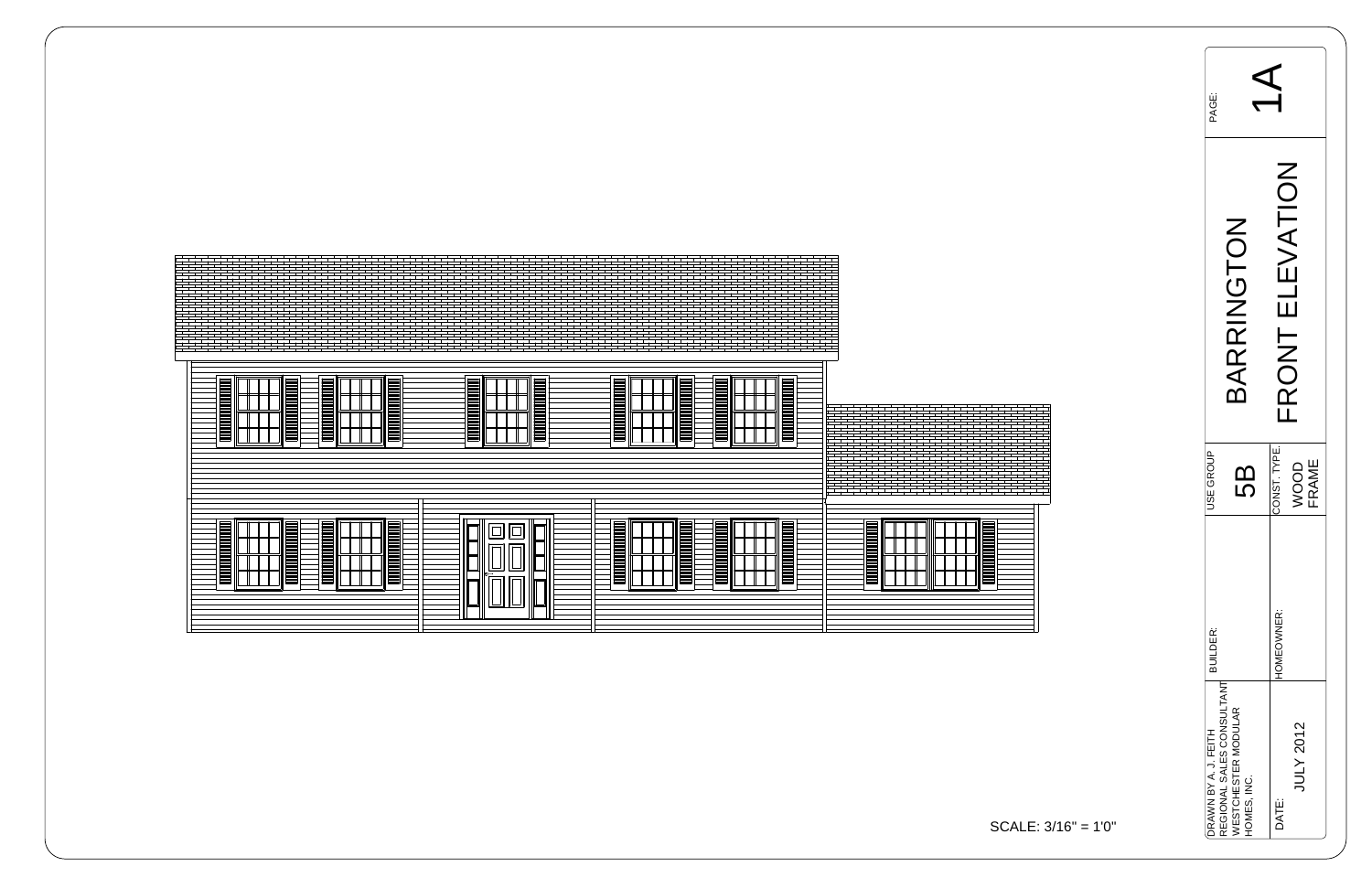| PAGE:                |                                                                               |                                         |
|----------------------|-------------------------------------------------------------------------------|-----------------------------------------|
|                      | BARRINGTON                                                                    | SIDE AND REAR<br>EVATIONS               |
| <b>JSE GROUP</b>     | <u>(၇</u>                                                                     | CONST. TYPE.<br><b>FRAME</b><br>00<br>2 |
| <b>BUILDER:</b>      |                                                                               | HOMEOWNER:                              |
| DRAWN BY A. J. FEITH | REGIONAL SALES CONSULTANT<br><b><i>NESTCHESTER MODULAR</i></b><br>HOMES, INC. | JULY 2012<br>DATE:                      |





SCALE: 1/8" = 1'0"

RIGHT



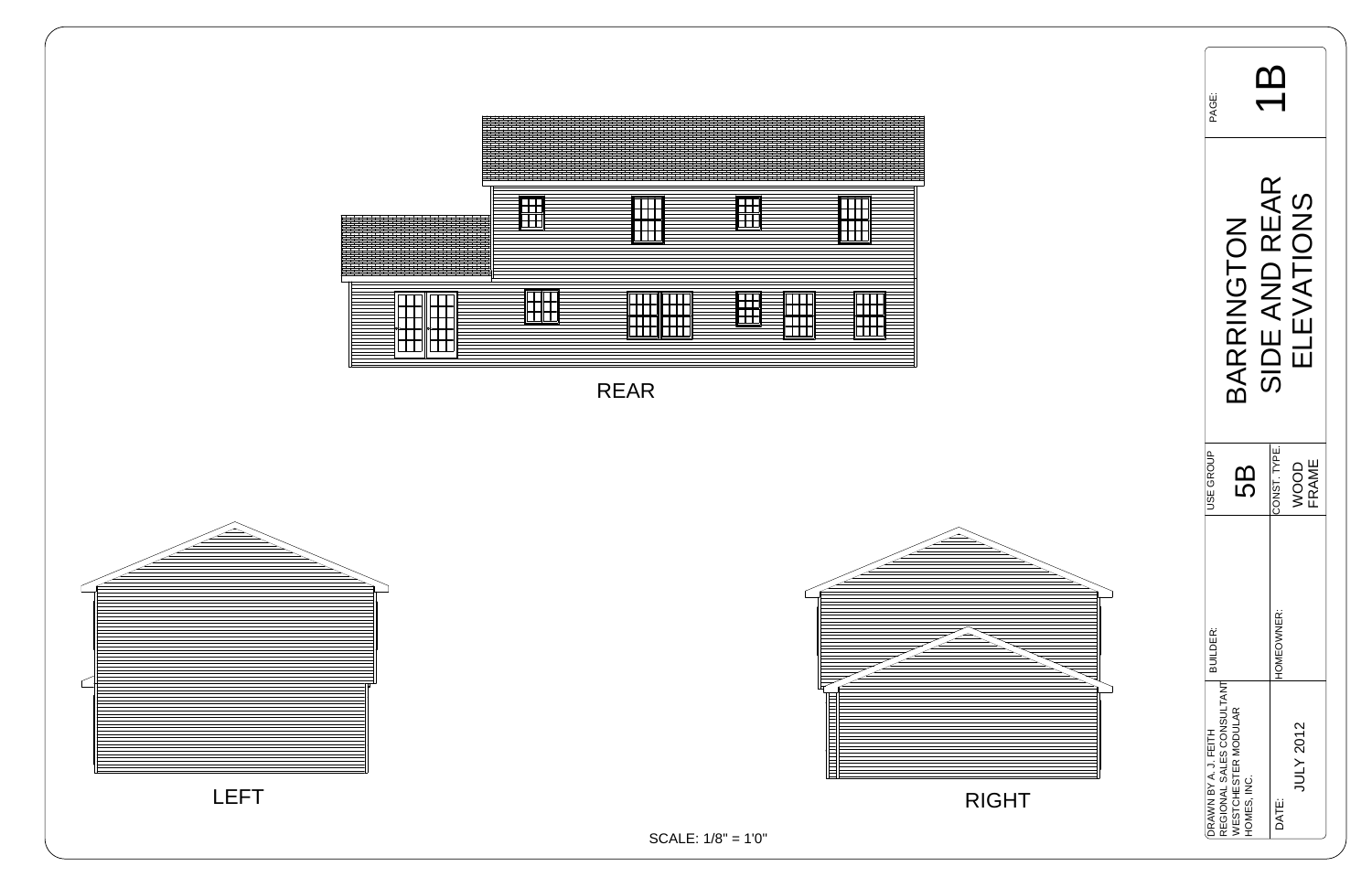